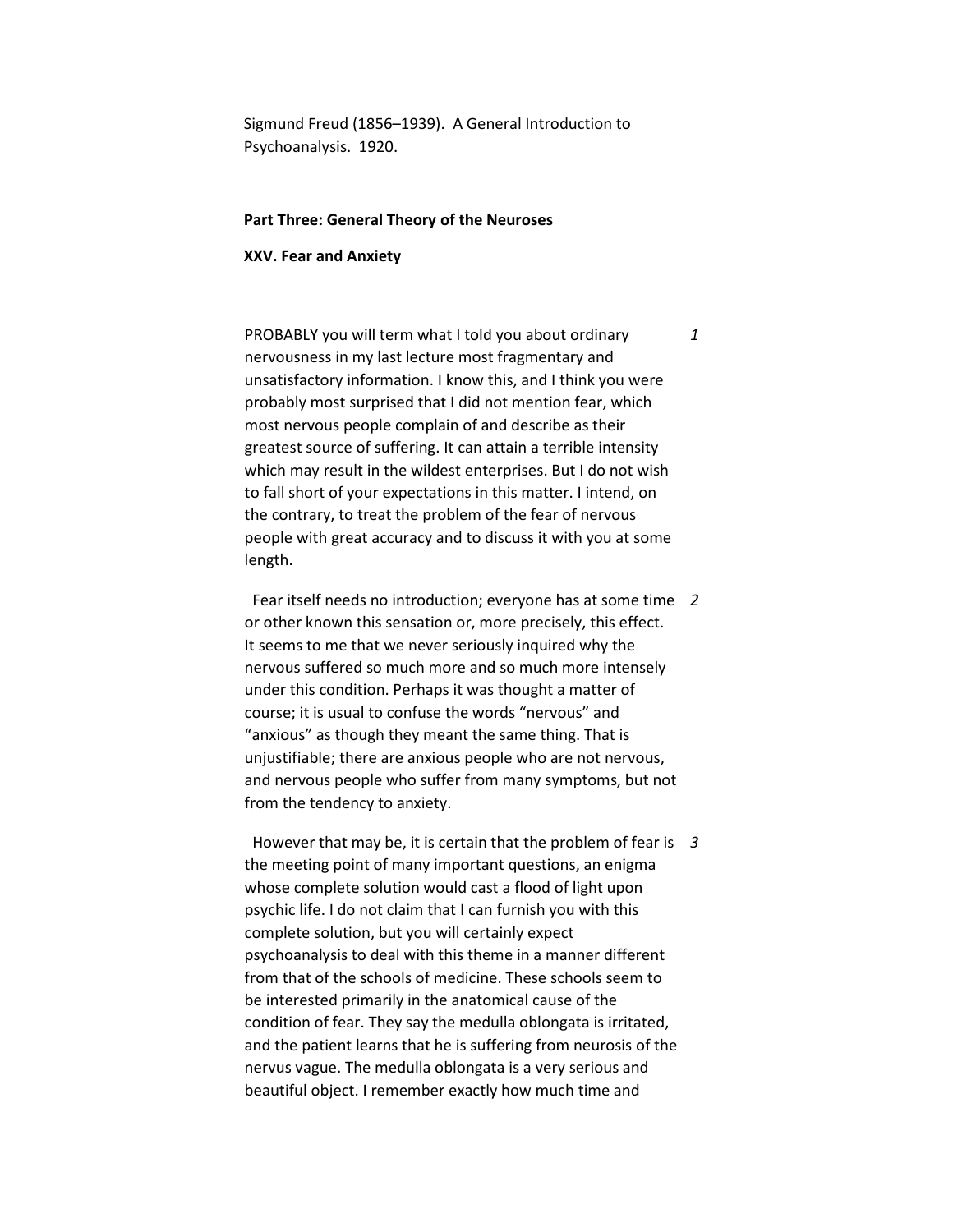trouble I devoted to the study of it, years ago. But today I must say that I know of nothing more indifferent to me for the psychological comprehension of fear, than knowledge of the nerve passage through which these sensations must pass.

One can talk about fear for a long time without even touching upon nervousness. You will understand me without more ado, when I term this fear *real* fear in contrast to*neurotic* fear. Real fear seems quite rational and comprehensible to us. We may testify that it is a reaction to the perception of external danger, viz., harm that is expected and foreseen. It is related to the flight reflex and may be regarded as an expression of the instinct of self-preservation. And so the occasions, viz., the objects and situations which arouse fear, will depend largely on our knowledge of and our feeling of power over the outer world. We deem it quite a matter of course that the savage fears a cannon or an eclipse of the sun, while the white man, who can handle the instrument and prophesy the phenomenon, does not fear these things. At other times superior knowledge promulgates fear, because it recognizes the danger earlier. The savage, for instance, will recoil before a footprint in the woods, meaningless to the uninstructed, which reveals to him the proximity of an animal of prey; the experienced sailor will notice a little cloud, which tells him of a coming hurricane, with terror, while to the passenger it seems insignificant.

After further consideration, we must say to ourselves that the verdict on real fear, whether it be rational or purposeful, must be thoroughly revised. For the only purposeful behavior in the face of imminent danger would be the cool appraisal of one's own strength in comparison with the extent of the threatening danger, and then decide which would presage a happier ending: flight, defense, or possibly even attack. Under such a proceeding fear has absolutely no place; everything that happens would be consummated just as well and better without the development of fear. You know that if fear is too strong, it proves absolutely useless and paralyzes every action, even flight. Generally the reaction against danger consists in a mixture of fear and resistance. The frightened animal is afraid and flees. But the purposeful factor in such a case is not fear but flight.

We are therefore tempted to claim that the development of *6*fear is never purposeful. Perhaps closer examination will give

*5*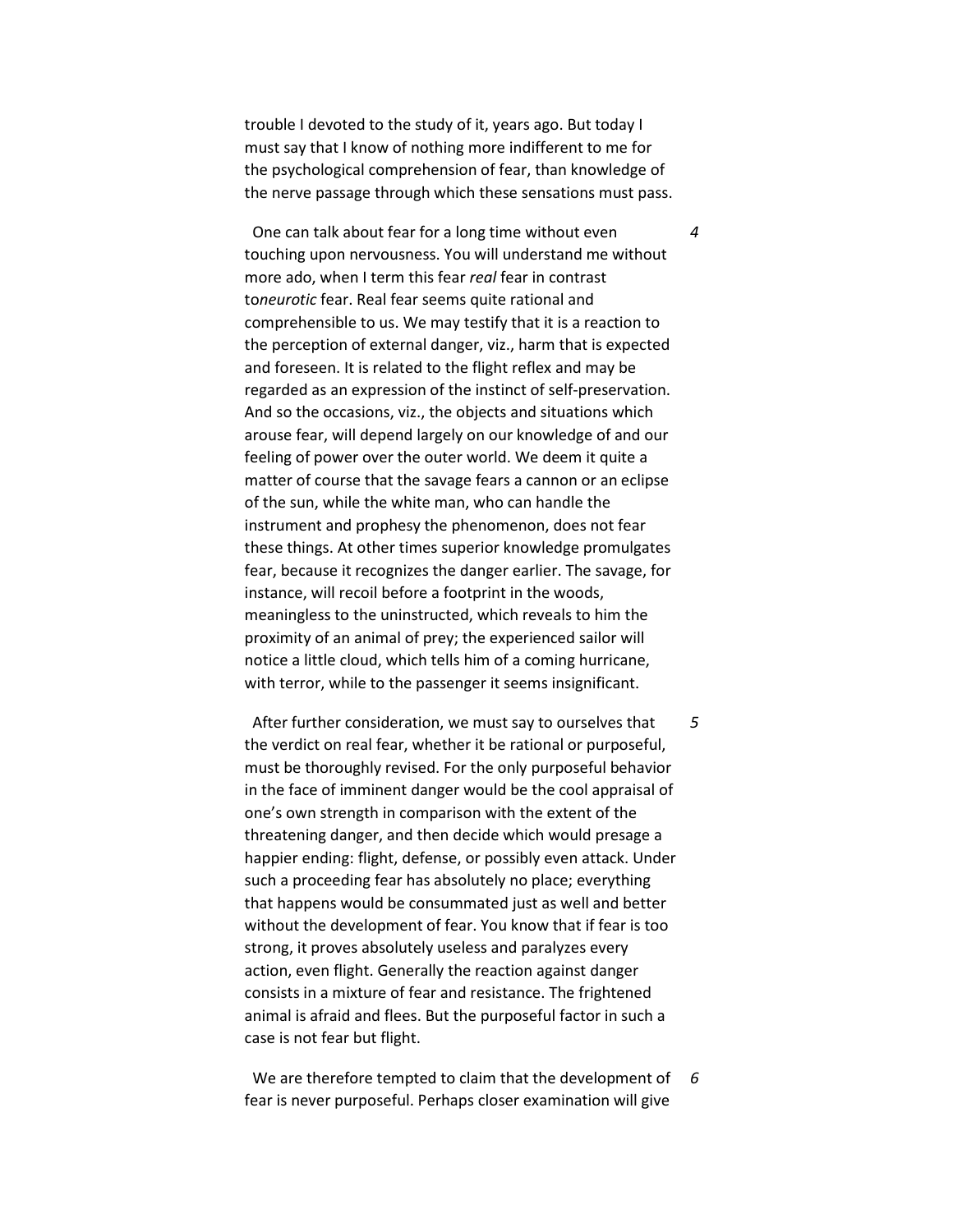us greater insight into the fear situation. The first factor is the expectancy of danger which expresses itself in heightened sensory attention and in motor tension. This expectancy is undoubtedly advantageous; its absence may be responsible for serious consequences. On the one hand, it gives rise to motor activity, primarily to flight, and on a higher plane to active defense; on the other hand, it gives rise to something which we consider the condition of fear. In so far as the development is still incipient, and is restricted to a mere signal, the more undisturbed the conversion of the readiness to be afraid into action the more purposeful the entire proceeding. The readiness to be afraid seems to be the purposeful aspect; evolution of fear itself, the element that defeats its own object.

I avoid entering upon a discussion as to whether our language means the same or distinct things by the words anxiety, fear or fright. I think that anxiety is used in connection with a condition regardless of any objective, while fear is essentially directed toward an object. Fright, on the other hand, seems really to possess a special meaning, which emphasizes the effects of a danger which is precipitated without any expectance or readiness of fear. Thus we might say that anxiety protects man from fright.

You have probably noticed the ambiguity and vagueness in the use of the word "anxiety." Generally one means a subjective condition, caused by the perception that an "evolution of fear" has been consummated. Such a condition may be called an emotion. What is an emotion in the dynamic sense? Certainly something very complex. An emotion, in the first place, includes indefinite motor innervations or discharges; secondly, definite sensations which moreover are of two kinds, the perception of motor activities that have already taken place, and the direct sensations of pleasure and pain, which give the effect of what we call its feeling tone. But I do not think that the true nature of the emotion has been fathomed by these enumerations. We have gained deeper insight into some emotions and realize that the thread which binds together such a complex as we have described is the repetition of a certain significant experience. This experience might be an early impression of a very general sort, which belongs to the antecedent history of the species rather than to that of the individual. To be more clear: the emotional *8*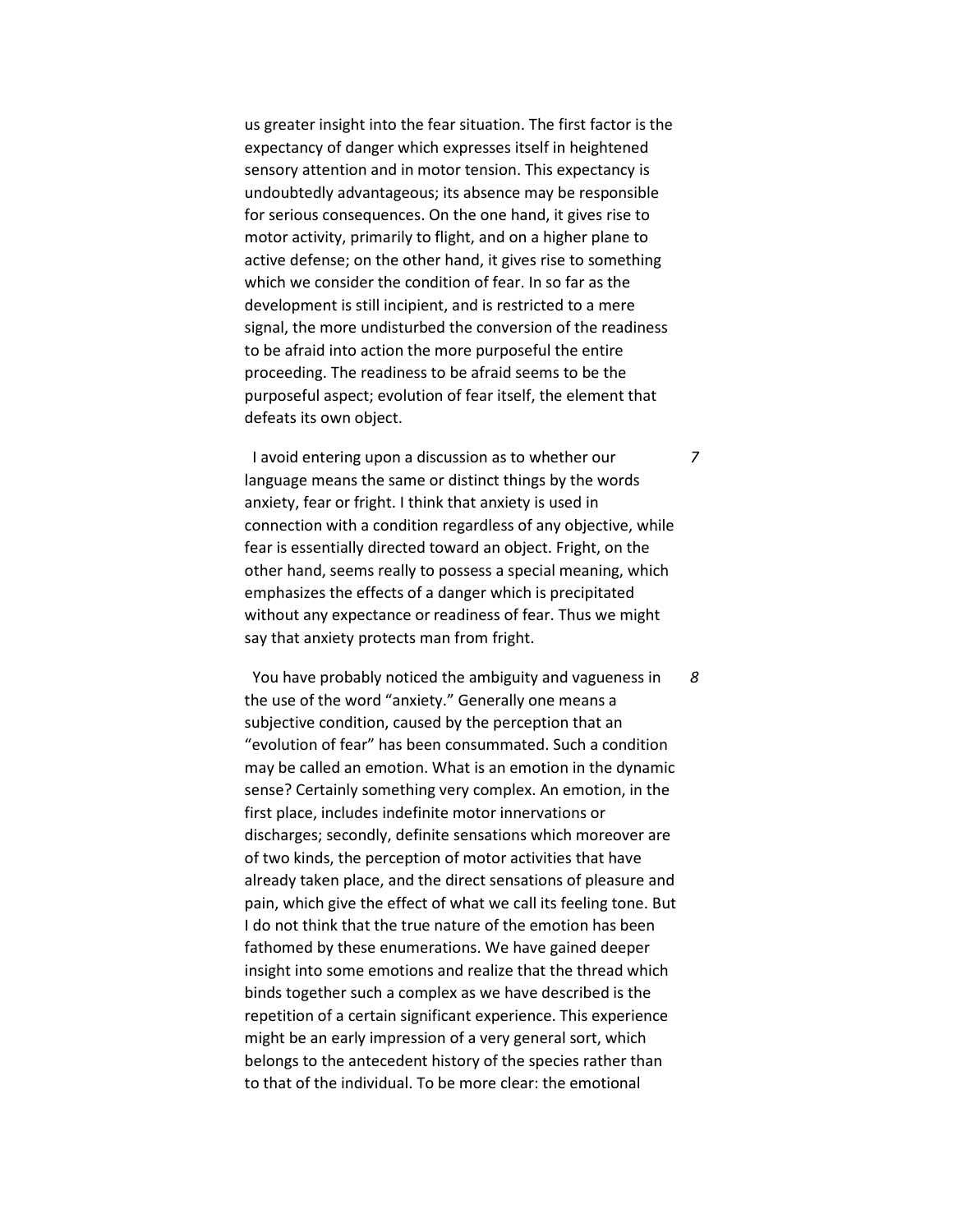condition has a structure similar to that of an hysterical attack; it is the upshot of a reminiscence. The hysteric attack, then, is comparable to a newly formed individual emotion, the normal emotion to an hysteria which has become a universal heritage.

Do not assume that what I have said here about emotions is *9* derived from normal psychology. On the contrary, these are conceptions that have grown up with and are at home only in psychoanalysis. What psychology has to say about emotions—the James-Lange theory, for instance—is absolutely incomprehensible for us psychoanalysts, and cannot be discussed. Of course, we do not consider our knowledge about emotions very certain; it is a preliminary attempt to become oriented in this obscure region. To continue: We believe we know the early impression which the emotion of fear repeats. We think it is birth itself which combines that complex of painful feelings, of a discharge of impulses, of physical sensations, which has become the prototype for the effect of danger to life, and is ever after repeated within us as a condition of fear. The tremendous heightening of irritability through the interruption of the circulation (internal respiration) was at the time the cause of the experience of fear; the first fear was therefore toxic. The name anxiety—angustial—narrowness, emphasizes the characteristic tightening of the breath, which was at the time a consequence of an actual situation and is henceforth repeated almost regularly in the emotion. We shall also recognize how significant it is that this first condition of fear appeared during the separation from the mother. Of course, we are convinced that the tendency to repetition of the first condition of fear has been so deeply ingrained in the organism through countless generations, that not a single individual can escape the emotion of fear; not even the mythical Macduff who was "cut out of his mother's womb," and therefore did not experience birth itself. We do not know the prototype of the condition of fear in the case of other mammals, and so we do not know the complex of emotions that in them is the equivalent of our fear.

Perhaps it will interest you to hear how the idea that birth is *10*the source and prototype of the emotion of fear, happened to occur to me. Speculation plays the smallest part in it; I borrowed it from the native train of thought of the people.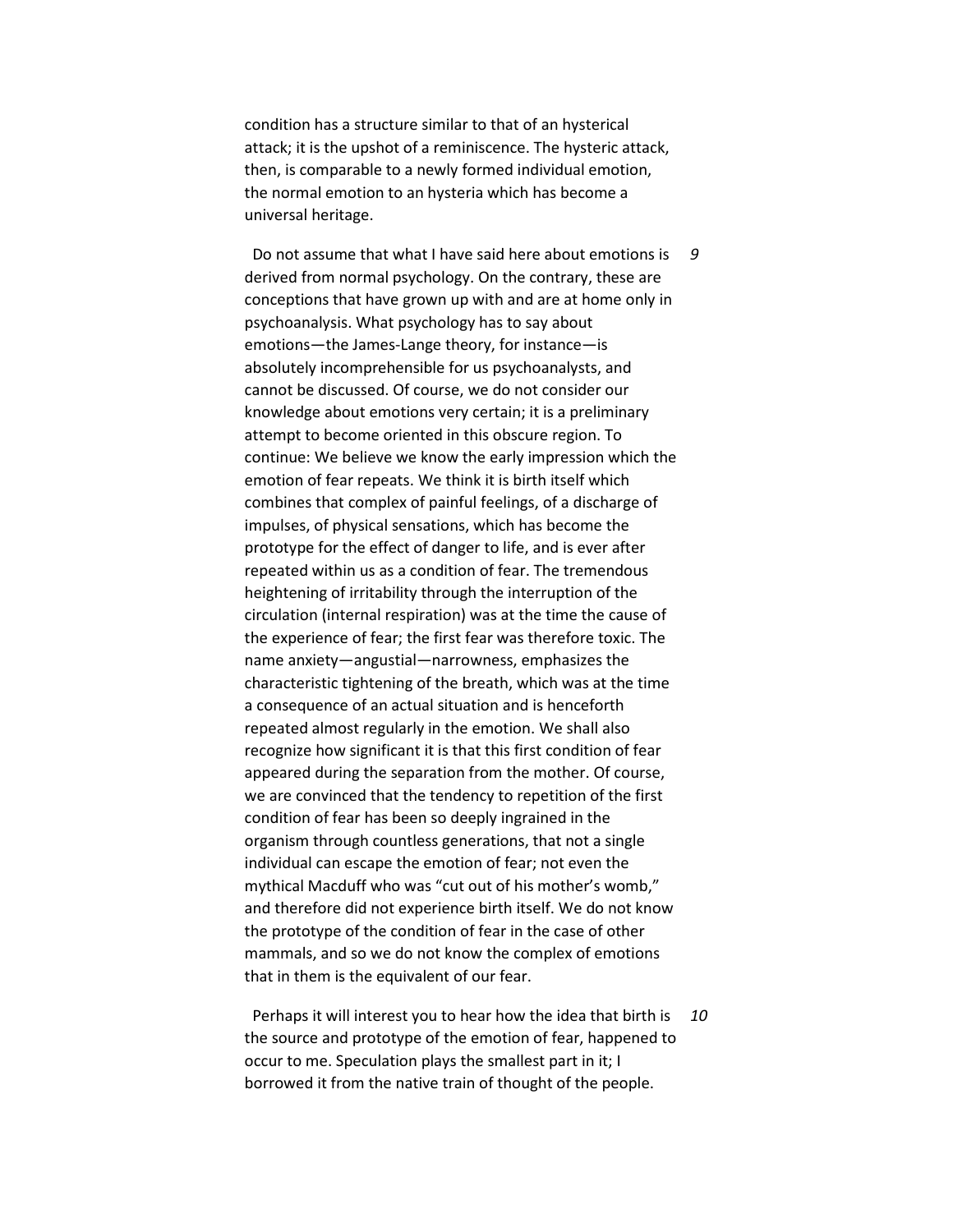Many years ago we were sitting around the dinner table—a number of young physicians—when an assistant in the obstetrical clinic told a jolly story of what had happened in the last examination for midwives. A candidate was asked what it implied if during delivery the foeces of the newborn was present in the discharge of waters, and she answered promptly "the child is afraid." She was laughed at and "flunked." But I silently took her part and began to suspect that the poor woman of the people had, with sound perception, revealed an important connection.

Proceeding now to neurotic fear, what are its manifestations *11* and conditions? There is much to be described. In the first place we find a general condition of anxiety, a condition of free-floating fear as it were, which is ready to attach itself to any appropriate idea, to influence judgment, to give rise to expectations, in fact to seize any opportunity to make itself felt. We call this condition "expectant fear" or "anxious expectation." Persons who suffer from this sort of fear always prophesy the most terrible of all possibilities, interpret every coincidence as an evil omen, and ascribe a dreadful meaning to all uncertainty. Many persons who cannot be termed ill show this tendency to anticipate disaster. We blame them for being over-anxious or pessimistic. A striking amount of expectant fear is characteristic of a nervous condition which I have named "anxiety neurosis," and which I group with the true neuroses.

A second form of fear in contrast to the one we have just described is psychologically more circumscribed and bound up with certain objects or situations. It is the fear of the manifold and frequently very peculiar phobias. Stanley Hall, the distinguished American psychologist, has recently taken the trouble to present a whole series of these phobias in gorgeous Greek terminology. They sound like the enumeration of the ten Egyptian plagues, except that their number exceeds ten, by far. Just listen to all the things which may become the objects of contents of a phobia: Darkness, open air, open squares, cats, spiders, caterpillars, snakes, mice, thunder-storms, sharp points, blood, enclosed spaces, crowds, solitude, passing over a bridge, travel on land and sea, etc. A first attempt at orientation in this chaos leads readily to a division into three groups. Some of the fearful objects and situations have something gruesome for normal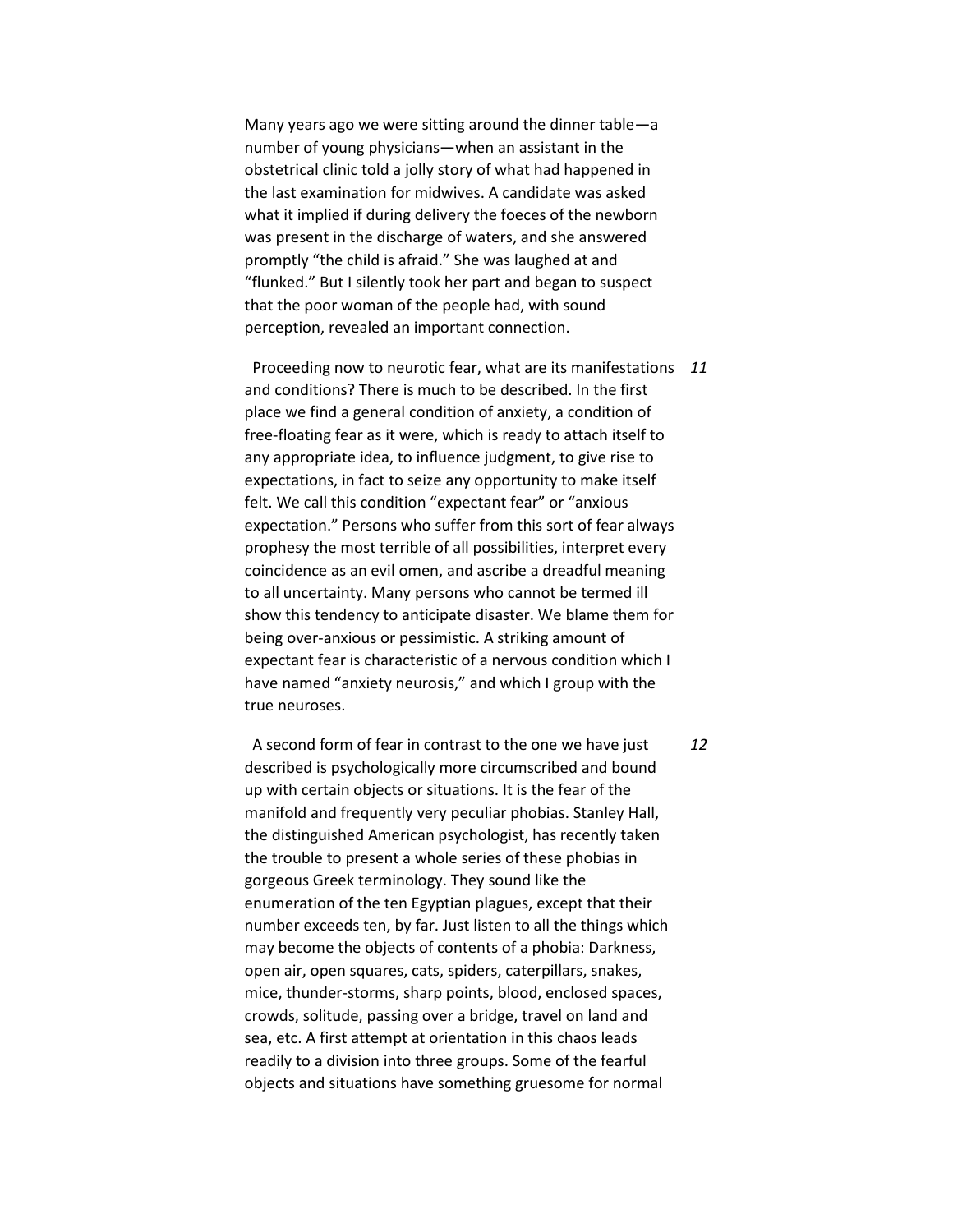people too, a relation to danger, and so, though they are exaggerated in intensity, they do not seem incomprehensible to us. Most of us, for instance, experience a feeling of repulsion in the presence of a snake. One may say that snakephobia is common to all human beings, and Charles Darwin has described most impressively how he was unable to control his fear of a snake pointing for him, though he knew he was separated from it by a thick pane of glass. The second group consists of cases which still bear a relation to danger, but this is of a kind which we are disposed to belittle rather than to overestimate. Most of the situation-phobia belong here. We know that by taking a railroad journey we entail greater chance of disaster than by staying at home. A collision, for instance, may occur, or a ship sink, when as a rule we must drown; yet we do not think of these dangers, and free from fear we travel on train and boat. We cannot deny that if a bridge should collapse at the moment we are crossing it, we would fall into the river, but that is such a rare occurrence that we do not take the danger into account. Solitude too has its dangers and we avoid it under certain conditions; but it is by no means a matter of being unable to suffer it for a single moment. The same is true for the crowd, the enclosed space, the thunder-storm, etc. It is not at all the content but the intensity of these neurotic phobias that appears strange to us. The fear of the phobia cannot even be described. Sometimes we almost receive the impression that the neurotic is not really afraid of the same things and situations that can arouse fear in us, and which he calls by the same name.

There remains a third group of phobias which is entirely unintelligible to us. When a strong, adult man is afraid to cross a street or a square of his own home town, when a healthy, well-developed woman becomes almost senseless with fear because a cat has brushed the hem of her dress or a mouse has scurried through the room—how are we to establish the relation to danger that obviously exists under the phobia? In these animal phobias it cannot possibly be a question of the heightening of common human antipathies. For, as an illustration of the antithesis, there are numerous persons who cannot pass a cat without calling and petting it. The mouse of which women are so much afraid, is at the same time a first-class pet name. Many a girl who has been gratified to have her lover call her so, screams when she sees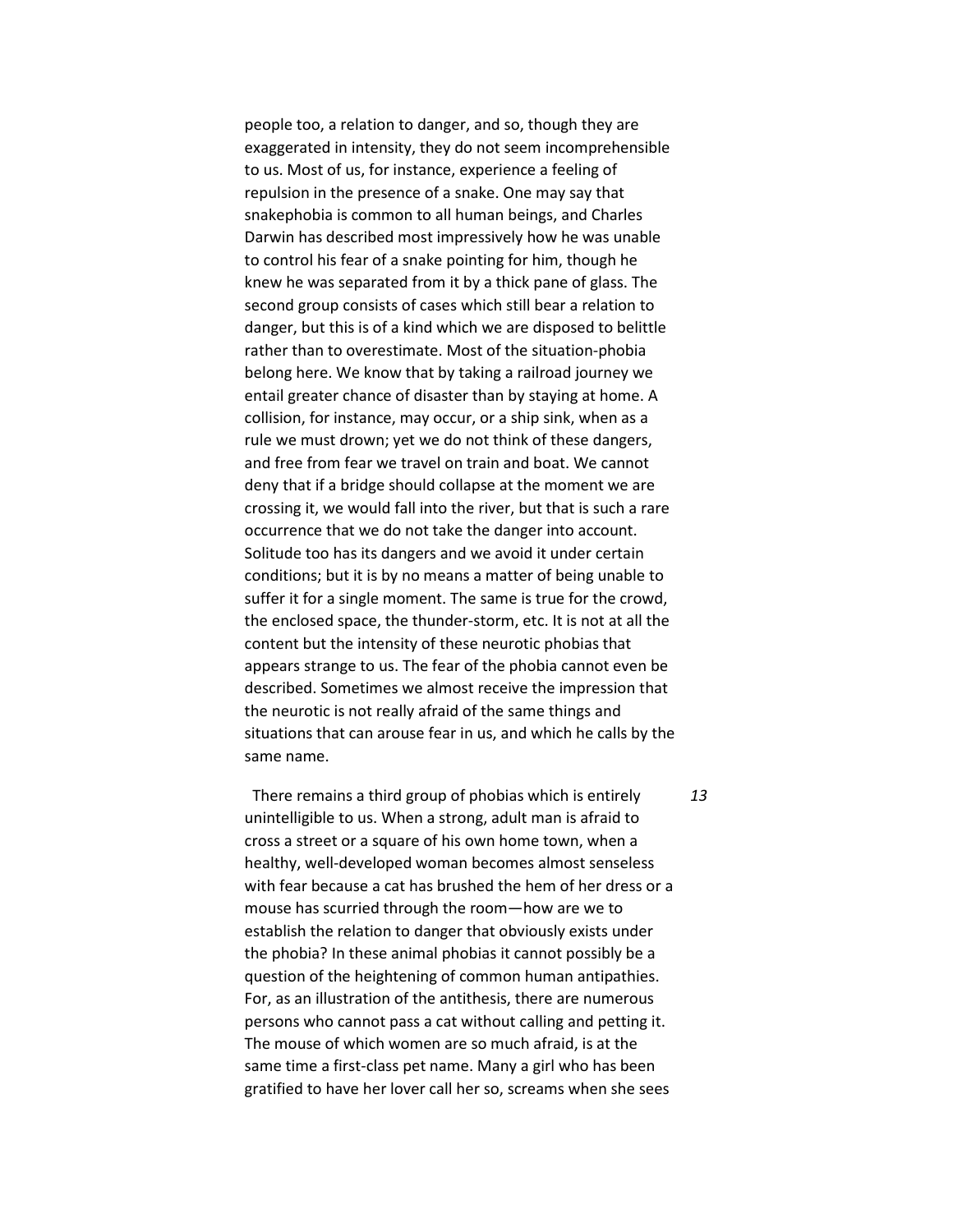the cunning little creature itself. The behavior of the man who is afraid to cross the street or the square can only be explained by saying that he acts like a little child. A child is really taught to avoid a situation of this sort as dangerous, and our agoraphobist is actually relieved of his fear if some one goes with him across the square or street.

The two forms of fear that have been described, freefloating fear and the fear which is bound up with phobias, are independent of one another. The one is by no means a higher development of the other; only in exceptional cases, almost by accident, do they occur simultaneously. The strongest condition of general anxiety need not manifest itself in phobias; and persons whose entire life is hemmed in by agoraphobia can be entirely free of pessimistic expectant fear. Some phobias, such as the fear of squares or of trains, are acquired only in later life, while others, the fear of darkness, storms and animals, exist from the very beginning. The former signify serious illness, the latter appear rather as peculiarities, moods. Yet whoever is burdened with fear of this second kind may be expected to harbor other and similar phobias. I must add that we group all these phobias under *anxiety hysteria,* and therefore regard it as a condition closely related to the well-known conversion hysteria.

The third form of neurotic fear confronts us with an enigma; *15*we lose sight entirely of the connection between fear and threatening danger. This anxiety occurs in hysteria, for instance, as the accompaniment of hysteric symptoms, or under certain conditions of excitement, where we would expect an emotional manifestation, but least of all of fear, or without reference to any known circumstance, unintelligible to us and to the patient. Neither far nor near can we discover a danger or a cause which might have been exaggerated to such significance. Through these spontaneous attacks we learn that the complex which we call the condition of anxiety can be resolved into its components. The whole attack may be represented by a single intensively developed symptom, such as a trembling, dizziness, palpitation of the heart, or tightening of breath; the general undertone by which we usually recognize fear may be utterly lacking or vague. And yet these conditions, which we describe as "anxiety equivalents," are comparable to anxiety in all its clinical and etiological relations.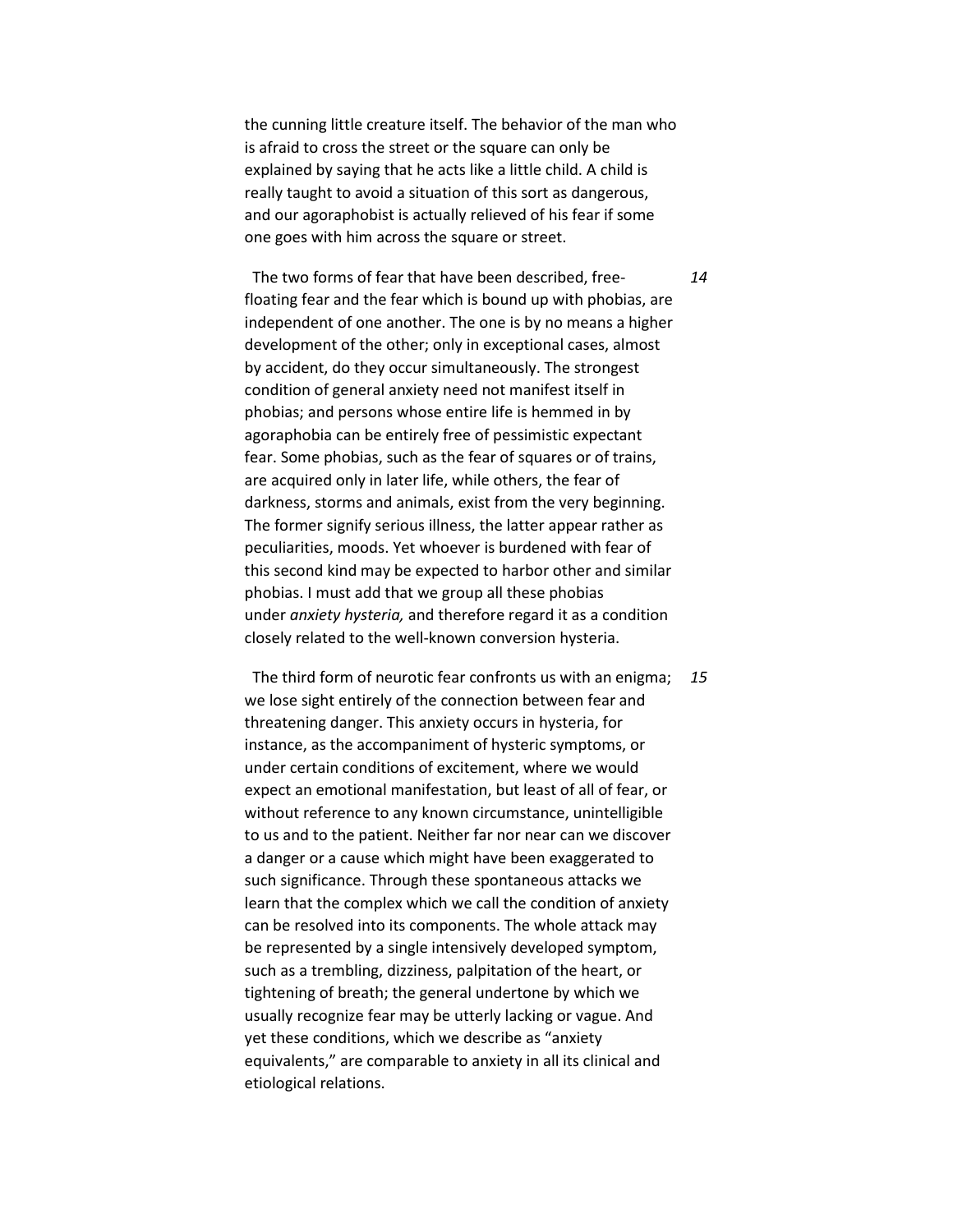Two questions arise. Can we relate neurotic fear, in which danger plays so small a part or none at all, to real fear, which is always a reaction to danger? And what can we understand as the basis of neurotic fear? For the present we want to hold to our expectations: "Wherever there is fear, there must be a cause for it." *16*

Clinical observation yields several suggestions for the comprehension of neurotic fear, the significance of which I shall discuss with you. *17*

1. It is not difficult to determine that expectant fear or general anxiety is closely connected with certain processes in sexual life, let us say with certain types of libido. Utilization, the simplest and most instructive case of this kind, results when persons expose themselves to frustrated excitation, viz., if their sexual excitation does not meet with sufficient relief and is not brought to a satisfactory conclusion, in men, during the time of their engagement to marry, for instance, or in women whose husbands are not sufficiently potent or who, from caution, execute the sexual act in a shortened or mutilated form. Under these circumstances libidinous excitement disappears and anxiety takes its place, both in the form of expectant fear and in attacks and anxiety equivalents. The cautious interruption of the sexual act, when practiced as the customary sexual regime, so frequently causes the anxiety neurosis in men, and especially in women, that physicians are wise in such cases to examine primarily this etiology. On innumerable occasions we have learned that anxiety neurosis vanishes when the sexual misuse is abandoned.

So far as I know, the connection between sexual restraint and conditions of anxiety is no longer questioned even by physicians who have nothing to do with psychoanalysis. But I can well imagine that they do not desist from reversing the connection and saying that these persons have exhibited a tendency to anxiety from the outset and therefore practice reserve in sexual matters. The behavior of women whose sexual conduct is passive, viz., is determined by the treatment of the husband, contradicts this supposition. The more temperamental, that is, the more disposed toward sexual intercourse and capable of gratification is the woman, the more will she react to the impotence of the man, or to the *coitus interruptus,* by anxiety manifestations. In

*18*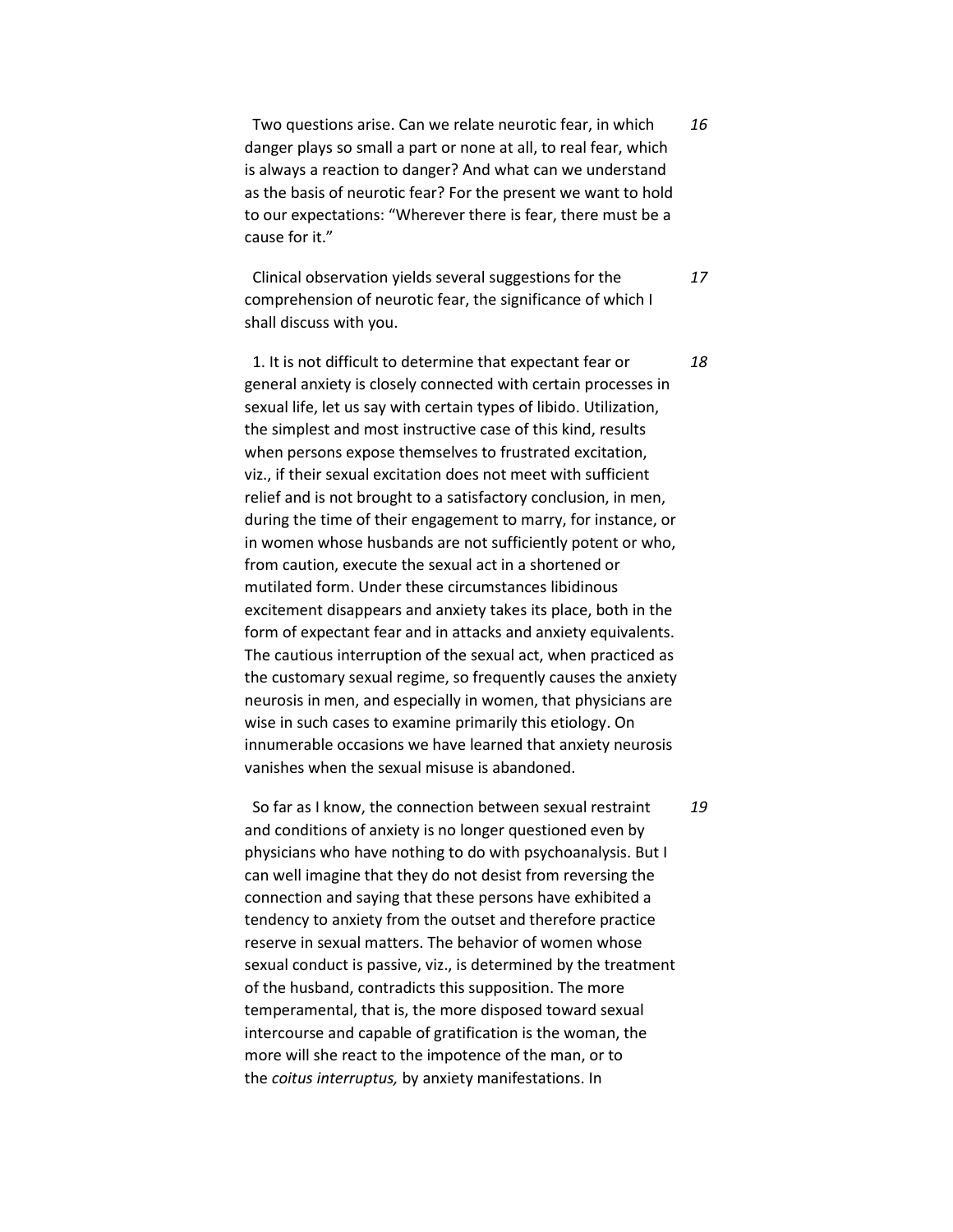anaesthetic or only slightly libidinous women, such misuse will not carry such consequences.

Sexual abstinence, recommended so warmly by the physicians of today, has the same significance in the development of conditions of anxiety only when the libido, to which satisfactory relief is denied, is sufficiently strong and not for the most part accounted for by sublimation. The decision whether illness is to result always depends upon the quantitative factors. Even where character formation and not disease is concerned, we easily recognize that sexual constraint goes hand in hand with a certain anxiety, a certain caution, while fearlessness and bold daring arise from free gratification of sexual desires. However much these relations are altered by various influences of civilization, for the average human being it is true that anxiety and sexual constraint belong together.

I have by no means mentioned all the observations that speak for the genetic relation of the libido to fear. The influence on the development of neurotic fear of certain phases of life, such as puberty and the period of menopause, when the production of libido is materially heightened, belongs here too. In some conditions of excitement we may observe the mixture of anxiety and libido and the final substitution of anxiety for libido. These facts give us a twofold impression, first that we are concerned with an accumulation of libido, which is diverted from its normal channel, second that we are working with somatic processes. Just how anxiety originates from the libido we do not know; we can only ascertain that the libido is in abeyance, and that we observe anxiety in its place.

2. We glean a second hint from the analysis of the psychoneuroses, especially of hysteria. We have heard that in addition to the symptoms, fear frequently accompanies this condition; this, however, is free floating fear, which is manifested either as an attack or becomes a permanent condition. The patients cannot tell what they are afraid of and connect their fear, through an unmistakable secondary elaboration, with phobias nearest at hand; death, insanity, paralysis. When we analyze the situation which gave rise to the anxiety or to symptoms accompanied by it, we can generally tell which normal psychologic process has been omitted and has been replaced by the phenomenon of fear.

*22*

*21*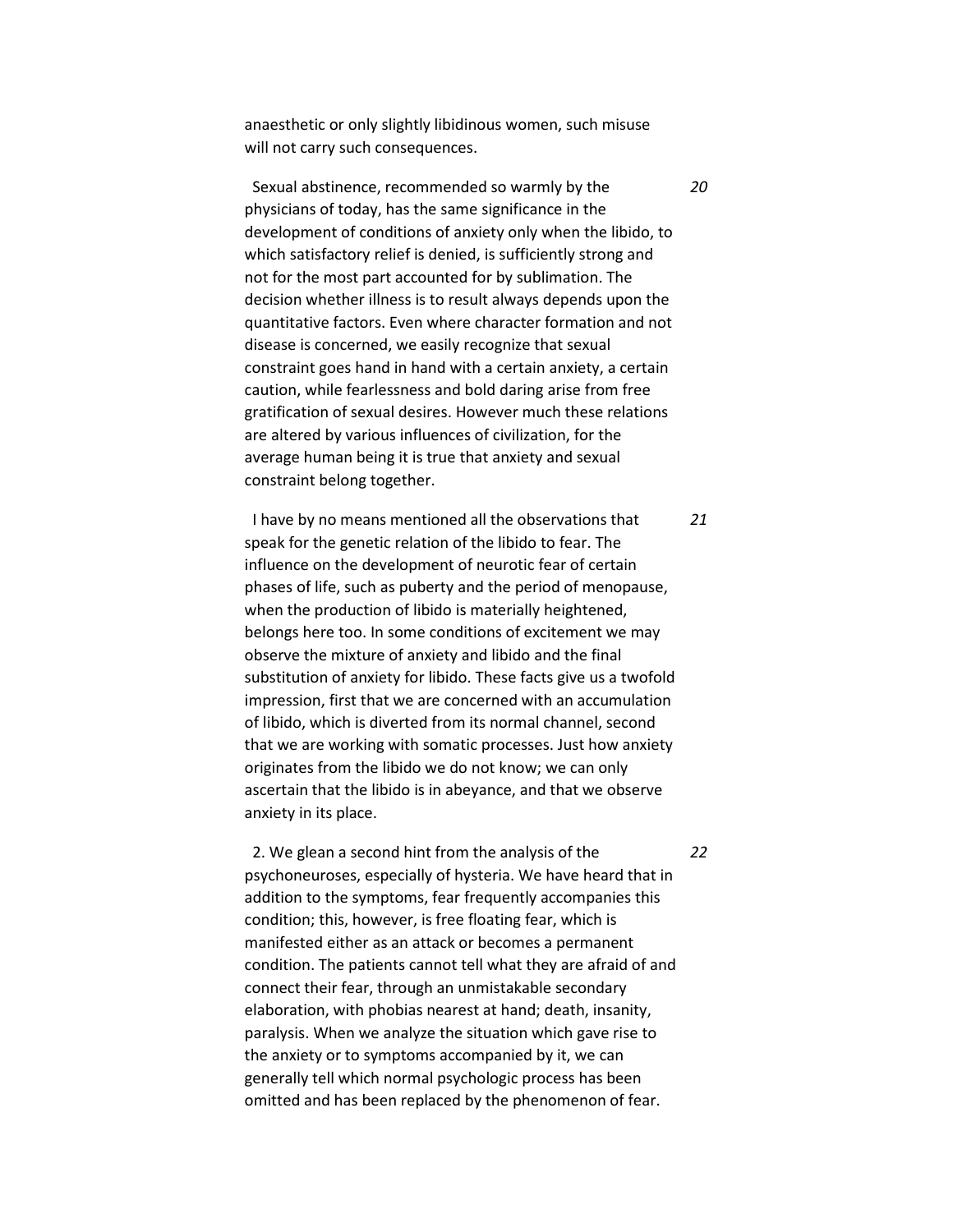Let me express it differently: we reconstruct the unconscious process as though it had not experienced suppression and had continued its way into consciousness uninterruptedly. Under these conditions as well this process would have been accompanied by an emotion, and we now learn with surprise that when suppression has occurred the emotion accompanying the normal process has been replaced by fear, regardless of its original quality. In hysteric conditions of fear, its unconscious correlative may be either an impulse of similar character, such as fear, shame, embarrassment or positive libidinous excitation, or hostile and aggressive emotion such as fury or rage. Fear then is the common currency for which all emotional impulses can be exchanged, provided that the idea with which it has been associated has been subject to suppression.

3. Patients suffering from compulsive acts are remarkably devoid of fear. They yield us the data for our third point. If we try to hinder them in the performance of their compulsive acts, of their washing or their ceremonials, or if they themselves dare to give up one of their compulsions, they are seized with terrible fear that again exacts obedience to the compulsion. We understand that the compulsive act had veiled fear and had been performed only to avoid it. In compulsion neurosis then, fear, which would otherwise be present, is replaced by symptom development. Similar results are yielded by hysteria. Following the process of suppression we find the development, either of anxiety alone or of anxiety and symptom development, or finally a more complete symptom development and no anxiety. In an abstract sense, then, it would be correct to say that symptoms are formed only to evade development of fear, which otherwise could not be escaped. According to this conception, fear is seen to occupy the center of the stage in the problems of neurosis. *23*

Our observations on anxiety neuroses led to the conclusion that when the libido was diverted from its normal use and anxiety thus released, it occurred on the basis of somatic processes. The analyses of hysteria and compulsion neuroses furnish the correlative observations that similar diversion with similar results may also be the consequence of a constraint of psychic forces. Such then is our knowledge of the origin of neurotic fear; it still sounds rather vague. But as yet I know no path that would lead us further. The second task we have set *24*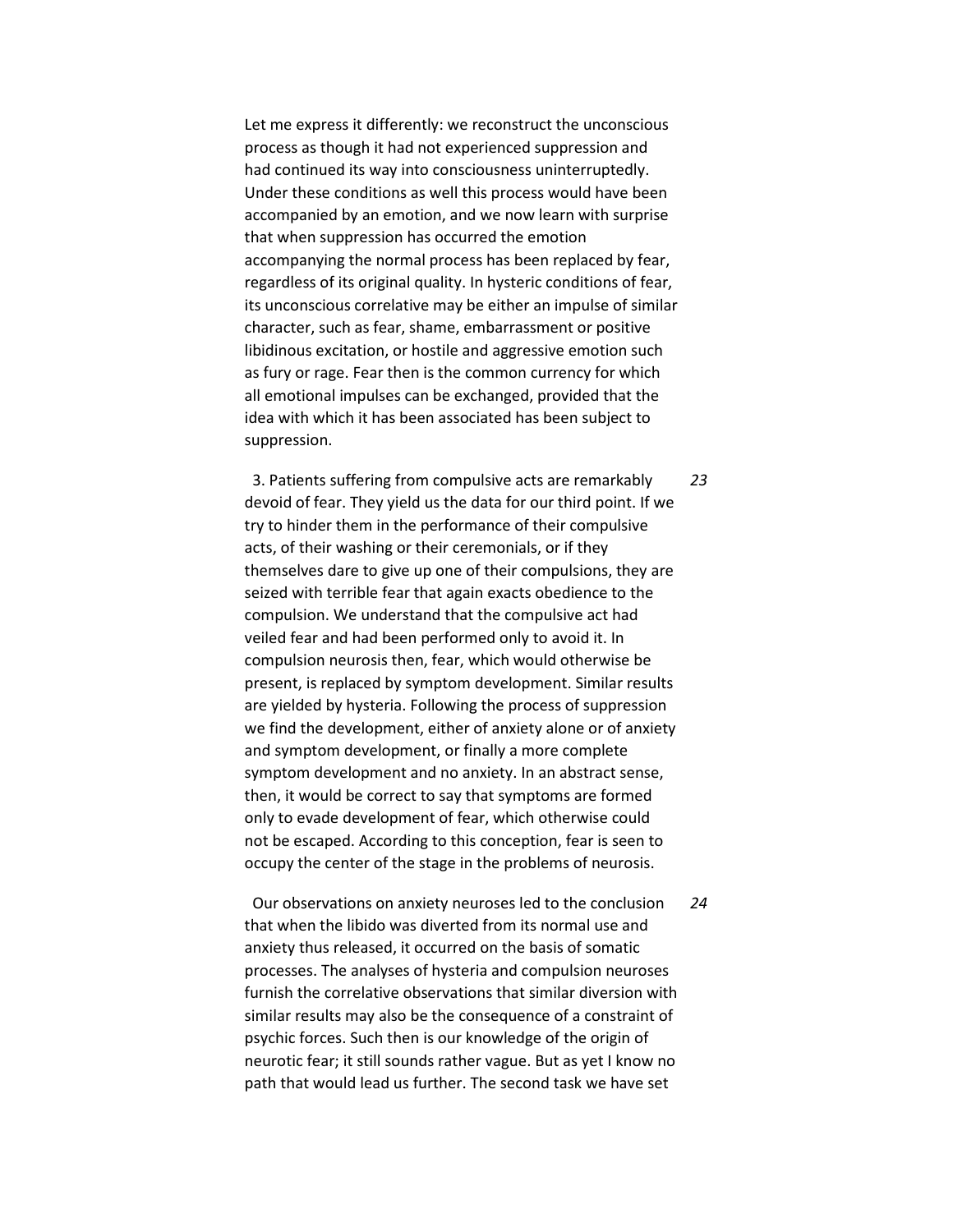ourselves is still more difficult to accomplish. It is the establishment of a connection between neurotic fear, which is misused libido, and real fear, which is a reaction to danger. You may believe that these things are quite distinct and yet we have no criterion for distinguishing the sensations of real and neurotic fear.

The desired connection is brought about by presupposing the antithesis of the ego to libido that is so frequently claimed. We know that the development of fear is the ego's reaction to danger, the signal for preparation for flight, and from this we are led to believe that in neurotic fear the ego attempts to escape the claims of its libido, and treats this inner danger as though it came from without. Accordingly our expectation that where there is fear there must be something to be afraid of, is fulfilled. But the analogy admits of further application. Just as the attempt to flee external danger is relieved by standing one's ground, and by appropriate steps toward defense, so the development of neurotic fear is arrested as fast as the symptom develops, for by means of it the fear is held in check. *25*

Our difficulties in understanding now lie elsewhere. The fear, *26* which represents flight of the ego before the libido, is supposed to have sprung from the libido itself. That is obscure and warns us not to forget that the libido of a person belongs fundamentally to him and cannot confront him as an external force. The localized dynamics of fear development are still unintelligible; we do not know what psychic energies are released or from what psychic systems they are derived. I cannot promise to solve this problem, but we still have two trails to follow which lead us to direct observations and analytic investigation which can aid our speculations. We turn to the origin of fear in the child, and to the source of neurotic fear which attaches itself to phobias.

Fear in children is quite common and it is very hard to tell whether it is neurotic or real fear. Indeed, the value of this distinction is rendered questionable by the behavior of children. On the one hand we are not surprised that the child fears all strange persons, new situations and objects, and we explain this reaction very easily by his weakness and ignorance. We ascribe to the child a strong disposition to real fear and would consider it purposeful if this fear were in fact a heritage. Herein the child would only repeat the behavior of *27*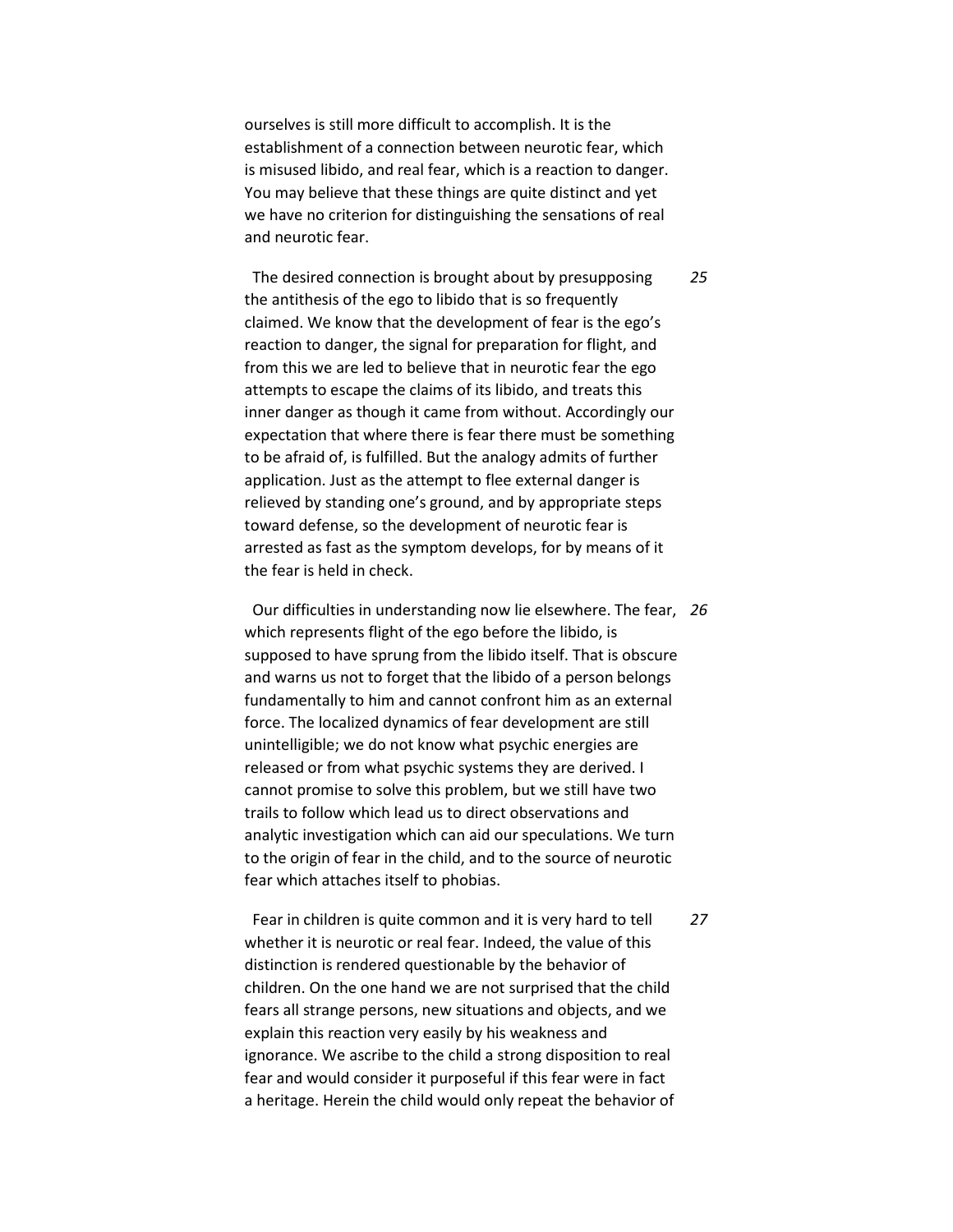prehistoric man and of the primitive man of today who, on account of his ignorance and helplessness, fears everything that is new, and much that is familiar, all of which can no longer inspire us with fear. If the phobias of the child were at least partially such as might be attributed to that primeval period of human development, this would tally entirely with our expectations.

On the other hand, we cannot overlook the fact that not all children are equally afraid, and that those very children who express particular timidity toward all possible objects and situations subsequently prove to be nervous. Thus the neurotic disposition reveals itself by a decided tendency to real fear; anxiety rather than nervousness appears to be primary. We therefore arrive at the conclusion that the child (and later the adult) fears the power of his libido because he is anxious in the face of everything. The derivation of anxiety from the libido is hence put aside. Any investigation of the conditions of real fear consistently leads to the conclusion that consciousness of one's own weakness and helplessness inferiority, in the terminology of A. Adler—when it is able to persist from childhood to maturity, is the cause underlying the neuroses. *28*

This sounds so simple and convincing that it has a claim upon *29*our attention. To be sure, it would result in our shifting the basis of nervousness. The persistence of the feeling of inferiority, and its prerequisite condition of anxiety and its subsequent development of symptoms, is so firmly established that it is rather the exceptional case, when health is the outcome, which requires an explanation. What can be learned from careful observation of the fear of children? The little child is primarily afraid of strange people; situations wax important only because they involve people, and objects become influential much later. But the child does not fear these strange persons because he attributes evil intentions to them, because he compares his weakness with their strength or recognizes them as dangerous to his existence, his safety and freedom from pain. Such a child, auspicious, afraid of the aggressive impulse which dominates the world, would prove a sad theoretic construction. The child is afraid of a stranger because he is adjusted to a dear, beloved person, his mother. His disappointment and longing are transformed into fear, his unemployed libido, which cannot yet be held suspended, is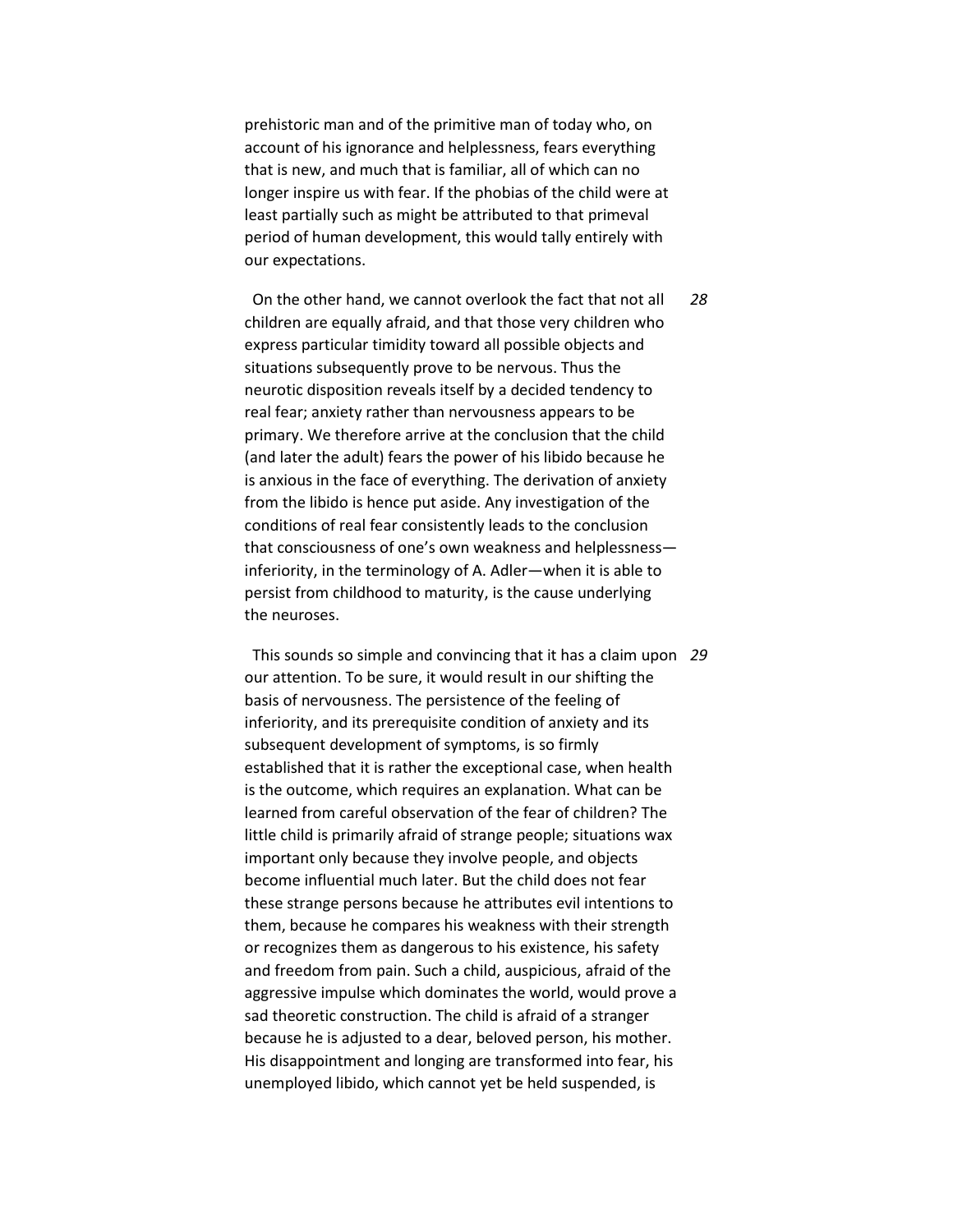diverted by fear. It cannot be termed a coincidence that this situation, which is a typical example of all childish fear, is a repetition of the first condition of fear during birth, viz., separation from the mother.

The first situation phobias of children are darkness and solitude; the former often persists throughout life; common to both is the absence of the dear nurse, the mother. I once heard a child, who was afraid of the dark, call into an adjoining room, "Auntie, talk to me, I am afraid." "But what good will that do you? You cannot see me!" Whereupon the child answered, "If someone speaks, it is brighter." The yearning felt in darkness is converted into the fear of darkness. Far from saying that neurotic fear is only a secondary, a special case of real fear, we observe in little children something that resembles the behavior of real fear and has in common with neurotic fear, this characteristic feature: origin from unemployed libido. The child seems to bring very little real fear into the world. In all situations which may later become the conditions of phobias, on elevations, narrow bridges across water, on railroad and boat trips, the child exhibits no fear. And the more ignorant he is, the less fear he feels. It would be most desirable to have a greater heritage of such life-preservative instincts; the task of supervision, which is to hinder him from exposing himself to one danger after another, would be lessened. In reality the child at first overestimates his powers and behaves fearlessly because he does not recognize dangers. He will run to the water's edge, mount the window sill, play with fire or with sharp utensils, in short, he will do everything that would harm him and alarm his guardians. The awakening of real fear is the result of education, since we may not permit him to pass through the instructive experience himself.

If there are children who meet this education to fear half way, and who discover dangers of which they have not been warned, the explanation suffices that their constitution contains a greater measure of libidinous need or that they have been spoiled early through libidinous gratification. No wonder that those persons who are nervous in later life are recruited from the ranks of these children. We know that the creation of neurosis is made easy by the inability to endure a considerable amount of pent-up libido for any length of time. You see that here too we must do justice to the constitutional *31*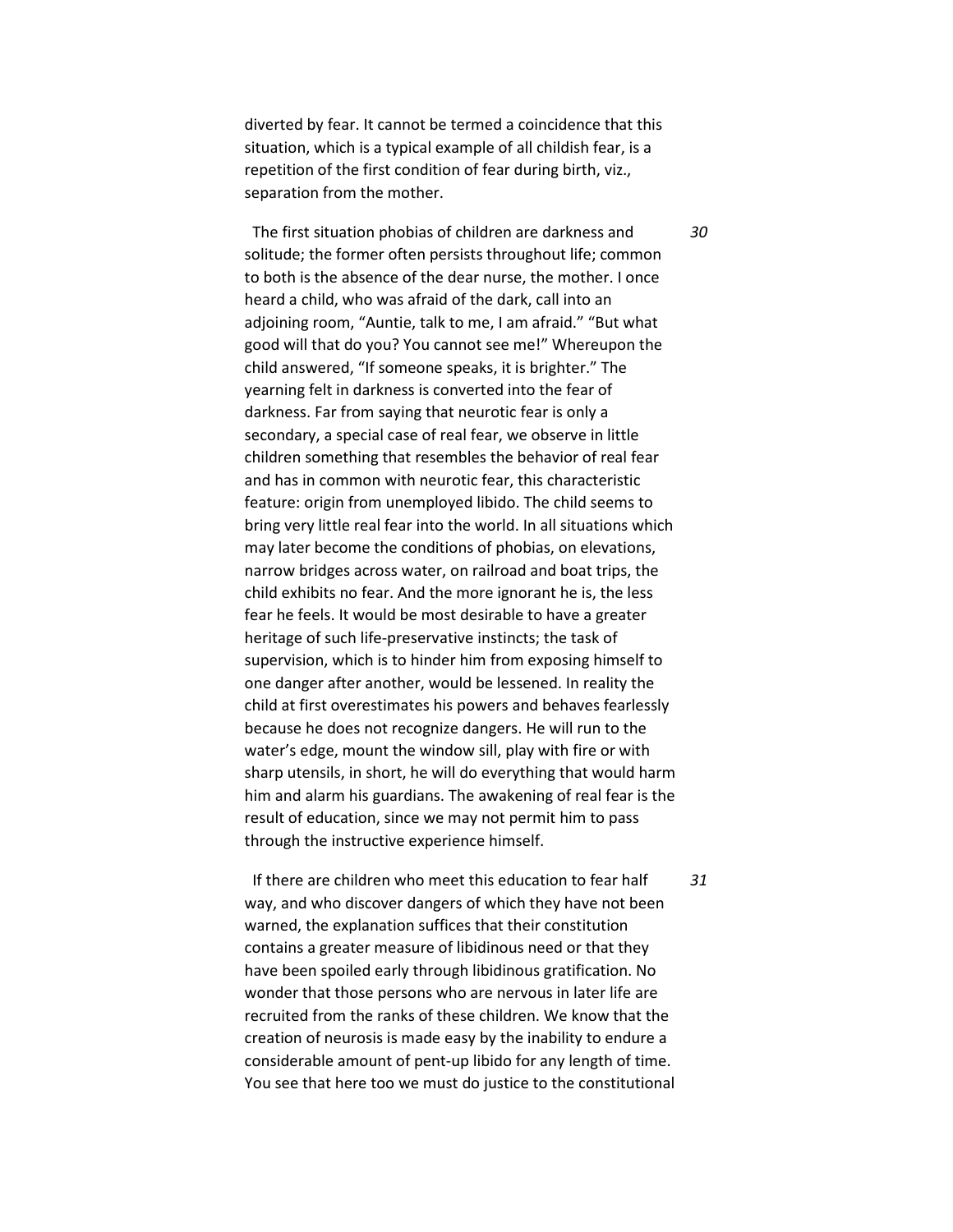factor, whose rights we never wish to question. We fight shy of it only when others neglect all other claims for this, and introduce the constitutional factor where it does not belong according to the combined results of observation and analysis, or where it must be the last consideration.

Let us extract the sum of our observations on the anxiety of children: Infantile fear has very little to do with real fear, but is closely related to the neurotic fear of adults. It originates in unemployed libido and replaces the object of love that is lacking by an external object or situation. *32*

*33*

Now you will be glad to hear that the analysis of phobias cannot teach much more that is new. The same thing occurs in them as in the fear of children; unemployed libido is constantly being converted into real fear and so a tiny external danger takes the place of the demands of the libido. This coincidence is not strange, for infantile phobias are not only the prototypes but the direct prerequisite and prelude to later phobias, which are grouped with the anxiety hysterias. Every hysteria phobia can be traced to childish fear of which it is a continuation, even if it has another content and must therefore receive a different name. The difference between the two conditions lies in their mechanism. In the adult the fact that the libido has momentarily become useless in the form of longing, is not sufficient to effect the transformation of fear into libido. He has long since learned to maintain such libido in a suspended state or to use it differently. But when the libido is part of a psychic impulse which has experienced suppression, similar conditions to those of the child, who cannot distinguish the conscious from the unconscious, are reëstablished. The regression to infantile phobia is the bridge where the transformation of libido into fear is conveniently effected. We have, as you know, spoken a great deal about suppression, but we have always followed the fate of the conception that was to be suppressed, because this was easier to recognize and to present. We have always omitted from our consideration what happened to the emotion that clung to the suppressed idea; and only now we learn that whatever quality this emotion might have manifested under normal conditions, its fate is a transformation into fear. This transformation of emotion is by far the more important part of the suppression process. It is not so easy to discuss, because we cannot assert the existence of unconscious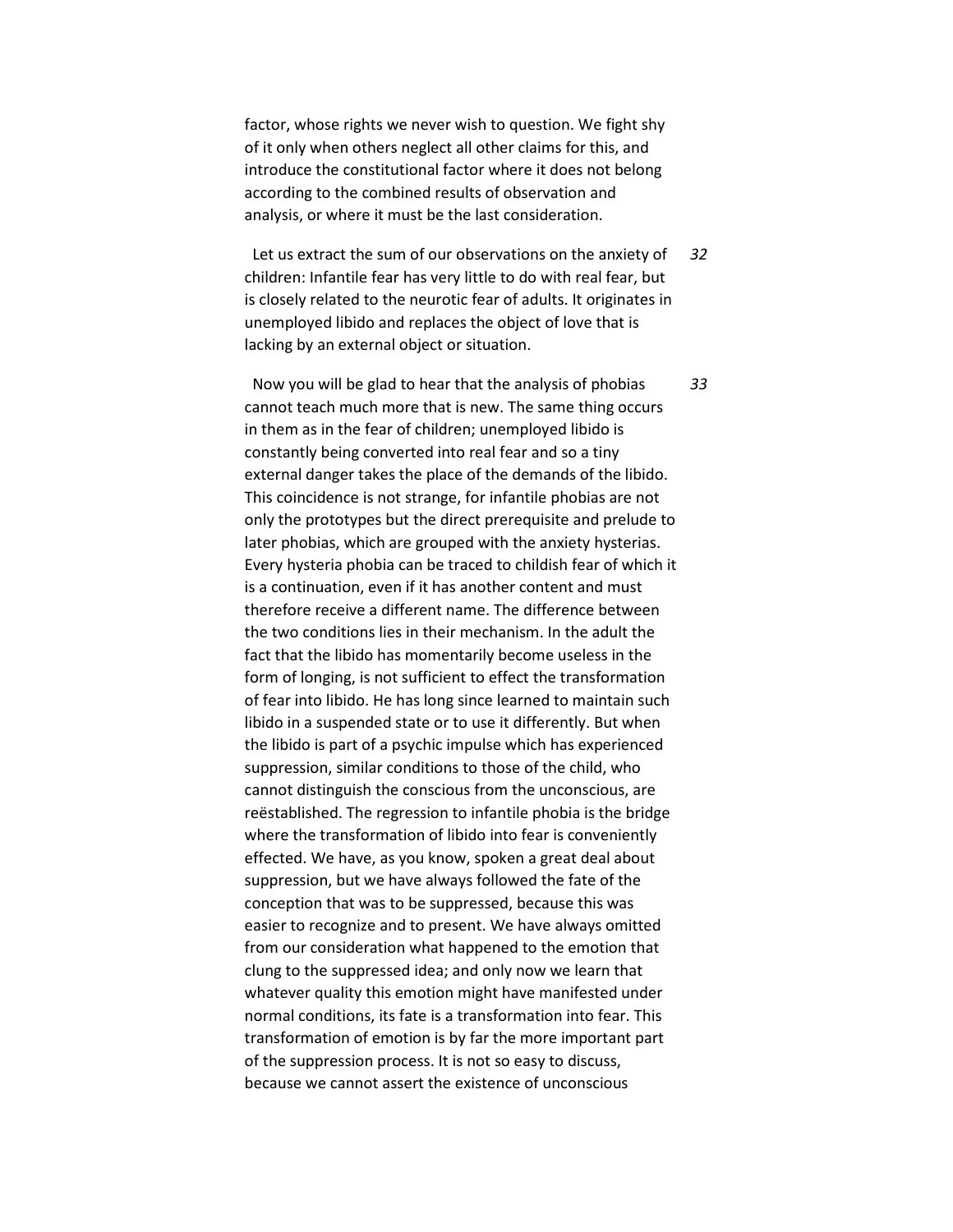emotions in the same sense as unconscious ideas. With one difference, an idea remains the same whether it is conscious or unconscious; we can give an account of what corresponds to an unconscious idea. But an emotion is a release and must be judged differently from an idea. Without a deeper reflection and clarification of our hypotheses of psychic processes, we cannot tell what corresponds to its unconscious stage. We cannot undertake this here. But we want to retain the impression we have gained, that the development of anxiety is closely connected with the unconscious system.

I said that the transformation into fear, rather a discharge in *34* the form of fear, is the immediate fate of suppressed libido. Not the only or final fate, I must add. These neuroses are accompanied by processes that strive to restrain the development of fear, and succeed in various ways. In phobias, for instance, two phases of the neurotic process can be clearly distinguished. The first effects the suppression of libido and its transition to fear, which is joined to an external danger. The second consists in building up all those precautions and safety devices which are to prevent contact with this danger which is dealt with as an external fact. Suppression corresponds to the ego's flight from the libido, which it regards dangerous. The phobia is comparable to a fortification against outer danger, which is represented by the much feared libido. The weakness of the phobias' system of defense lies in the fact that the fort has been strengthened from without and has remained vulnerable within. The projection of peril from the libido info the environment is never very successful. In other neuroses, therefore, other systems of defense are used against the possibility of fear development. That is an interesting aspect of the psychology of neurosis. Unfortunately its study would lead us to digress too far, and presupposes a more thorough and special knowledge of the subject. I shall add only one thing more. I have already spoken to you of the counter siege by which the ego imprisons the suppression and which it must maintain permanently for the suppression to subsist. The task of this counter siege is to carry out diverse forms of defense against the fear development which follows the suppression.

To return to the phobias, I may now say that you realize how *35*insufficient it would be to explain only their content, to be interested only in knowing that this or that object or situation